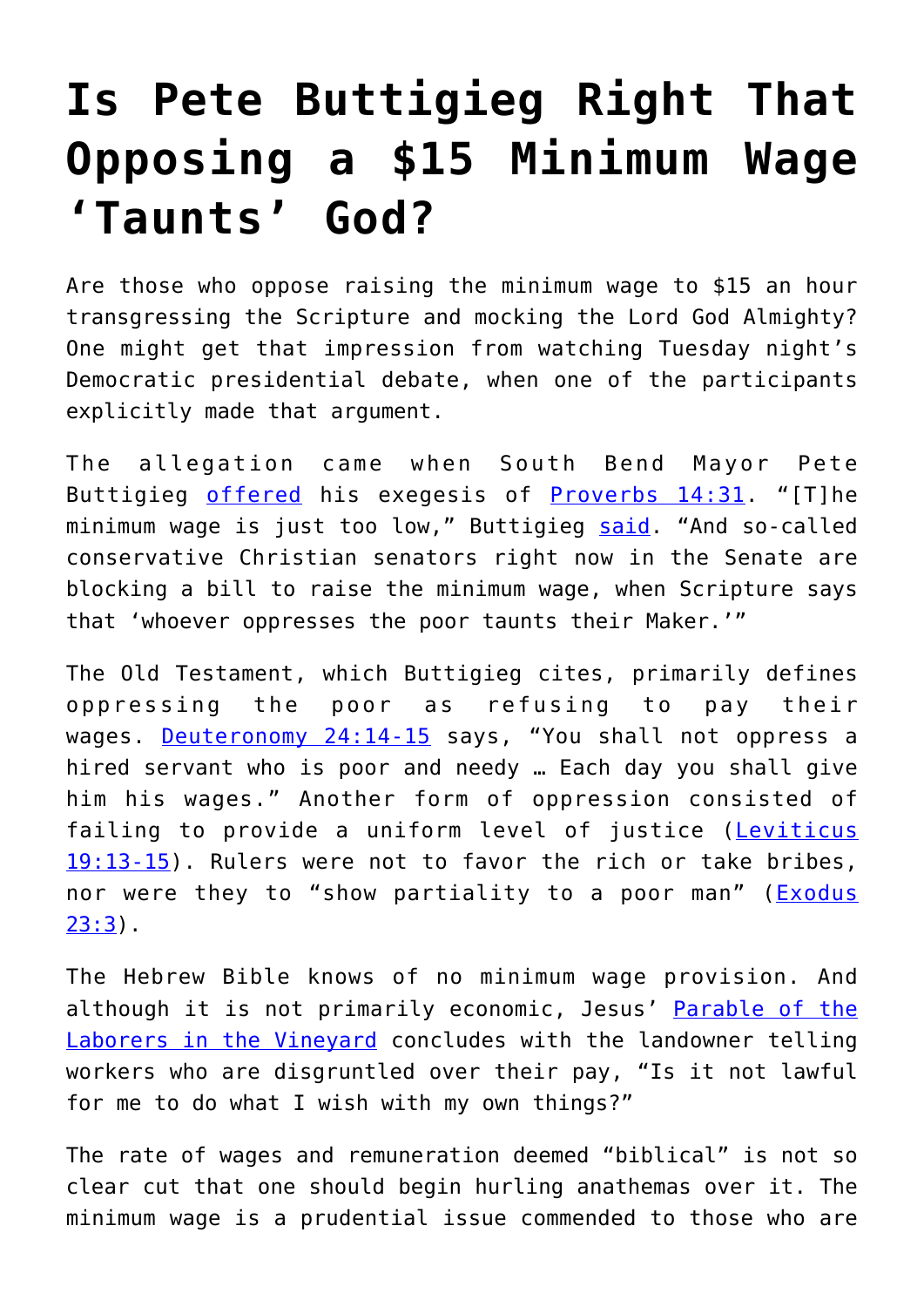both thoughtful and faithful. There are at least four reasons raising the federal minimum wage to \$15 an hour, as Buttigieg [advocates,](https://www.reuters.com/article/us-usa-election-buttigieg/democrat-buttigieg-unveils-plan-to-raise-pay-expand-worker-protections-idUSKCN1UL1EG) is likely to have harmful effects.

It increases unemployment. First, the "[Raise the Wage Act"](https://www.congress.gov/bill/116th-congress/house-bill/582) will offer a small boost to some in exchange for depriving some people of all opportunity. The Congressional Budget Office's [analysis](https://www.cbo.gov/system/files/2019-07/CBO-55410-MinimumWage2019.pdf) finds that, by 2025, a \$15 minimum wage would give the average person (who keeps his job) an extra \$50 a month. The CBO estimates this may reduce the number of people living beneath the U.S. poverty level by 1.3 million. However, this comes as a steep cost. It would throw another 1.3 million people – and possibly as many as 3.7 million Americans – out of work altogether. This will [fall](https://www.aei.org/publication/raising-minimum-wage-would-be-disastrous-for-minorities-especially-black-male-teens-whose-jobless-rate-is-now-44-3/) disproportionately on those most in need: the poor, minorities, the young, and those looking to enter the labor force.

**It destroys wealth**. Second, raising the minimum wage to \$15 an hour will make the nation poorer as a whole. The CBO concludes that raising the minimum wage would cost the overall U.S. economy a total of \$9 billion. Reducing the total amount of resources available to society does not aid the poor and needy.

**It reduces the long-term earnings of the poor**. Third, a higher minimum wage makes it less likely for workers to move up the economic ladder. The CBO report notes in passing: "A higher minimum wage might draw some workers who would otherwise attend school into the labor force. Those potential effects on family income are not accounted for in this analysis."

It's no surprise that higher wages may stimulate labor participation. The Bureau of Labor Statistics found that the average worker with a high school diploma [earns](https://www.bls.gov/careeroutlook/2018/data-on-display/education-pays.htm) \$192 a week, or \$9,984 a year, more than someone without a diploma; and someone with a four-year college degree makes \$23,972 a year more than a high school graduate.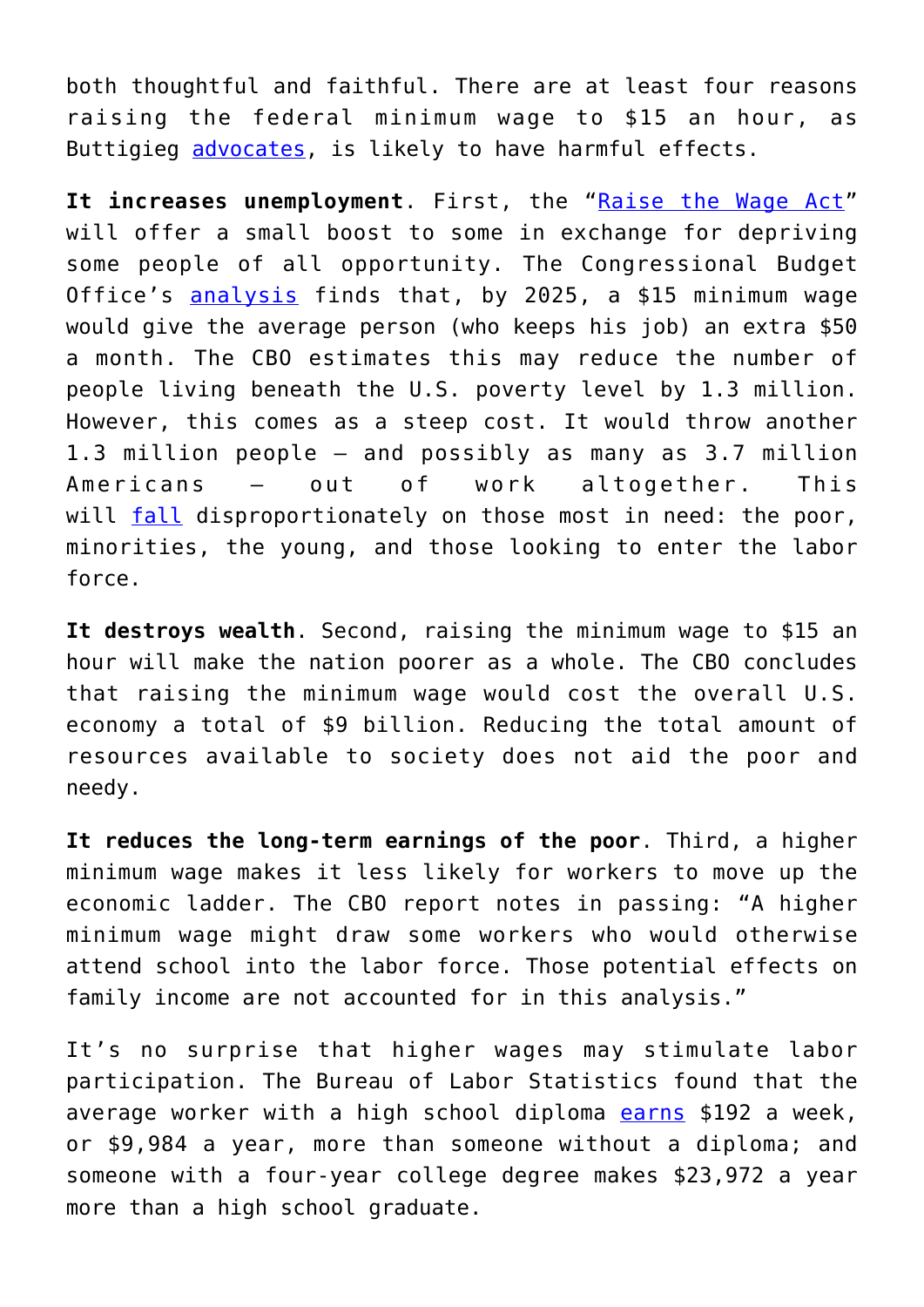A high minimum wage tantalizes workers in late adolescence with the immediate gratification of what seems to be "good money." But it locks them into lower income strata for life. This is no small issue, since young people are the largest cohort of people affected by the minimum wage: Nearly 98 percent of people earning the minimum wage are 24 or younger, according to Dave Hebert, professor of economics at Aquinas College, who addressed the topic on this week's edition of the ["Acton Line" podcast.](https://blog.acton.org/archives/110679-acton-line-podcast-the-reality-of-a-15-minimum-wage-should-big-tech-be-regulated.html)

This leads to the greatest harm done by an excessively high minimum wage.

**It squanders young people's personal potential**. Finally, encouraging young people to forego higher education robs them – and society – of the blessings that flow from reaching their full potential. A 1995 [study,](https://www.jstor.org/stable/1392374?seq=1#page_scan_tab_contents) which confirmed previous studies, found that increasing "minimum wages lead to a decline in the school enrollment rate and an increase in the proportion of teenagers who are neither employed nor enrolled" in school.

To be sure, the rise of  $NEETS - those Neither Emploved nor in$ Education or Training – has a detrimental impact on society. "The male retreat from the labor force has exacerbated family breakdown, promoted welfare dependence, and recast 'disability' into a viable alternative lifestyle," [wrote](http://www.aei.org/publication/the-idle-army-americas-unworking-men/) Nicholas Eberstadt of AEI. "Among these men the death of work seems to mean also the death of civic engagement, community participation, and voluntary association." (The problem of NEETs is a transatlantic problem, with [one-sixth](https://ec.europa.eu/eurostat/statistics-explained/index.php/Statistics_on_young_people_neither_in_employment_nor_in_education_or_training) of young people in the EU caught in stasis. The lowest level of NEETs is in Sweden, which has [no](https://www.cato.org/publications/commentary/let-data-speak-truth-behind-minimum-wage-laws) [statutory minimum wage](https://www.cato.org/publications/commentary/let-data-speak-truth-behind-minimum-wage-laws).)

But the greatest victim of wasted potential is the worker himself or herself. Unlike other losses, the retreat of young people into idleness is incalculable. Only the full